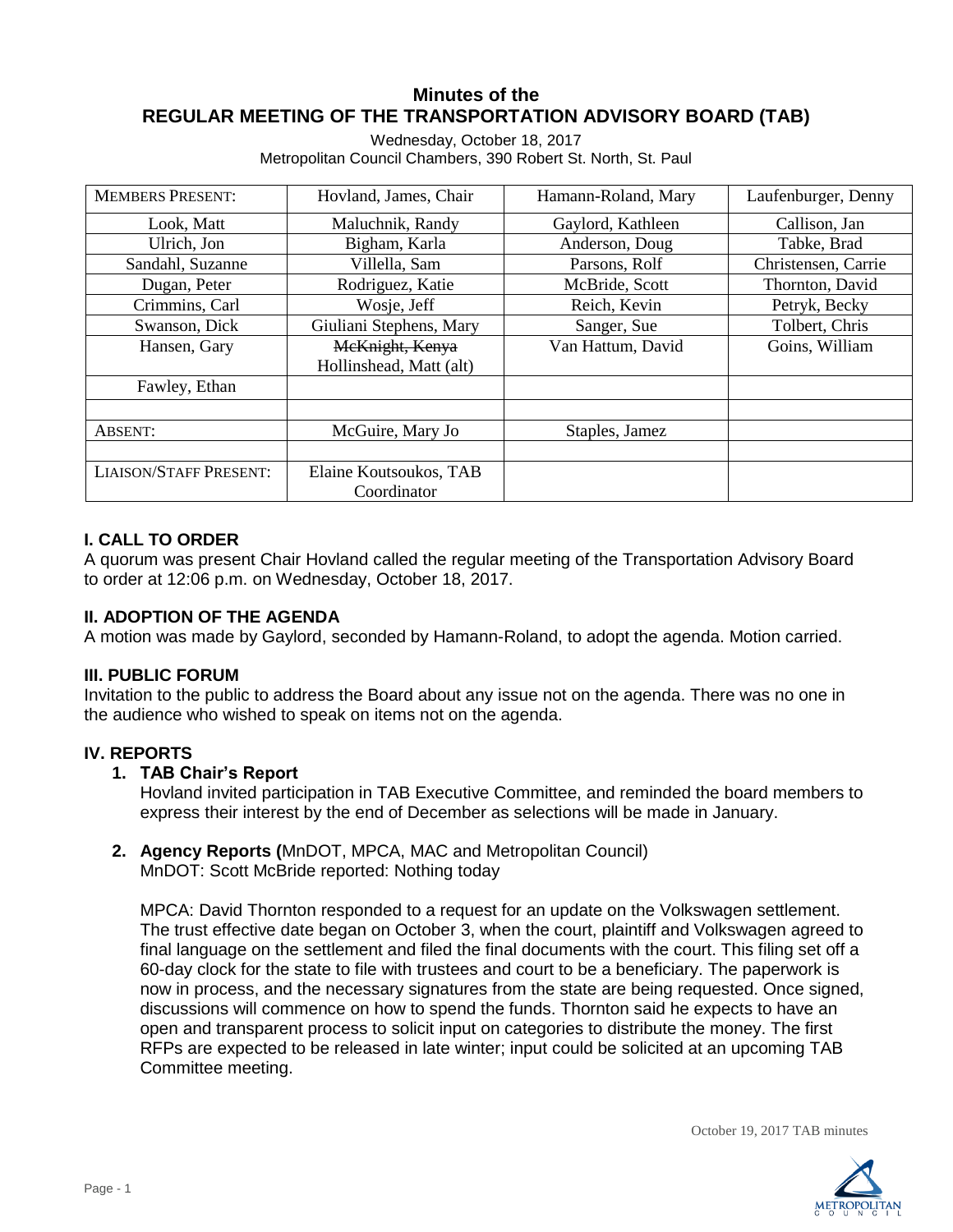Chair Hovland noted there is another charging station going into Duluth; 2-3 private companies are now getting into the electric car charging business. Today you can drive up the North Shore, and use fast charge stations (stations that charge cars in less than 30 minutes). Volkswagen is establishing charging stations around the country as a part of the settlement. Sanger noted that in her community, she is making a recommendation to the St. Louis Park city council as a condition of approval of building apartments or hotels to install Charging Stations; Thornton noted this is a requirement in California.

MAC: Carl Crimmins reported that bids for the last half of the concession spaces were completed in September, but construction will be held off until after the Super Bowl; there will be a number of new restaurants. Construction will be completed by the end of 2019.

2023 World Expo: The Chair asked Goins for an update on the World's Fair. He reported that on November 15<sup>th</sup>, the Bureau of Expositions will award either Argentina, Poland, or the US as the site for the 2023 event. He noted that if Minnesota receives the bid, this will have a significantly positive impact on our market concerning building of infrastructure and attracting a large number of visitors. Goins also noted that the theme of the event, *Health and Wellness,* plays to our market's strengths as the international leader in medical device, our strong network of hospitals and the world-renowned health clinics, i.e., Mayo Clinic. The site selected for the event is the Kelley Farm acreage in Bloomington. Goins said the proposal team feels some momentum, but is not underestimating the competition.

Metropolitan Council: Katie Rodriguez reported that the terms for citizen members for Districts A-D and the modal members end in December 2017. The Council announcement will go out October 30; applications are due November 27; and, interviews will be held December 1 – 19, with the new terms starting January 2018. Alternates will also be appointed for modal representatives. Metro Transit's application received an award for innovation; usage has grown 30% each month. A Congestion Management Advisory Group has been established.

#### **3. TAB Bylaws Task Force**

Hamann-Roland offered the first reading of the changes to the bylaws. Hamman-Roland characterized the changes as clean up to the language, bringing the bylaws in alignment with current statutes, current practices, and consistent language of the document. One change highlighted was Article 6, which recommends one additional member be added to the Executive Committee to represent citizens and/or the modal and remaining agency board members. This brings the Executive Committee to a total of 10 members.

Discussion: Chair Hovland noted that this is a two-stage process; the minutes will be presented at the November meeting for adoption.

Ulrich called out a change (page one) that eliminates a reference to the statute creating Transportation Advisory Board (1974) (Metropolitan Reorganization Act of 1974). Further discussion ensued re: the importance of keeping this in the bylaws as a historical reference versus revising it to align with current statutes. Ulrich recommended retaining the reference. Callison also recommended some language changes to that revision. Chair Hovland recommended that this issue be returned to staff for further legal counsel and addressed in the second reading.

Sanger called out a reference on page two to "Association of Metropolitan Municipalities" versus Metropolitan Cities. Hamman-Roland explained that the reference aligns with the legal name of the organization change– page 2, subdivision 7: Metro Cities – legal name statute doesn't exist,

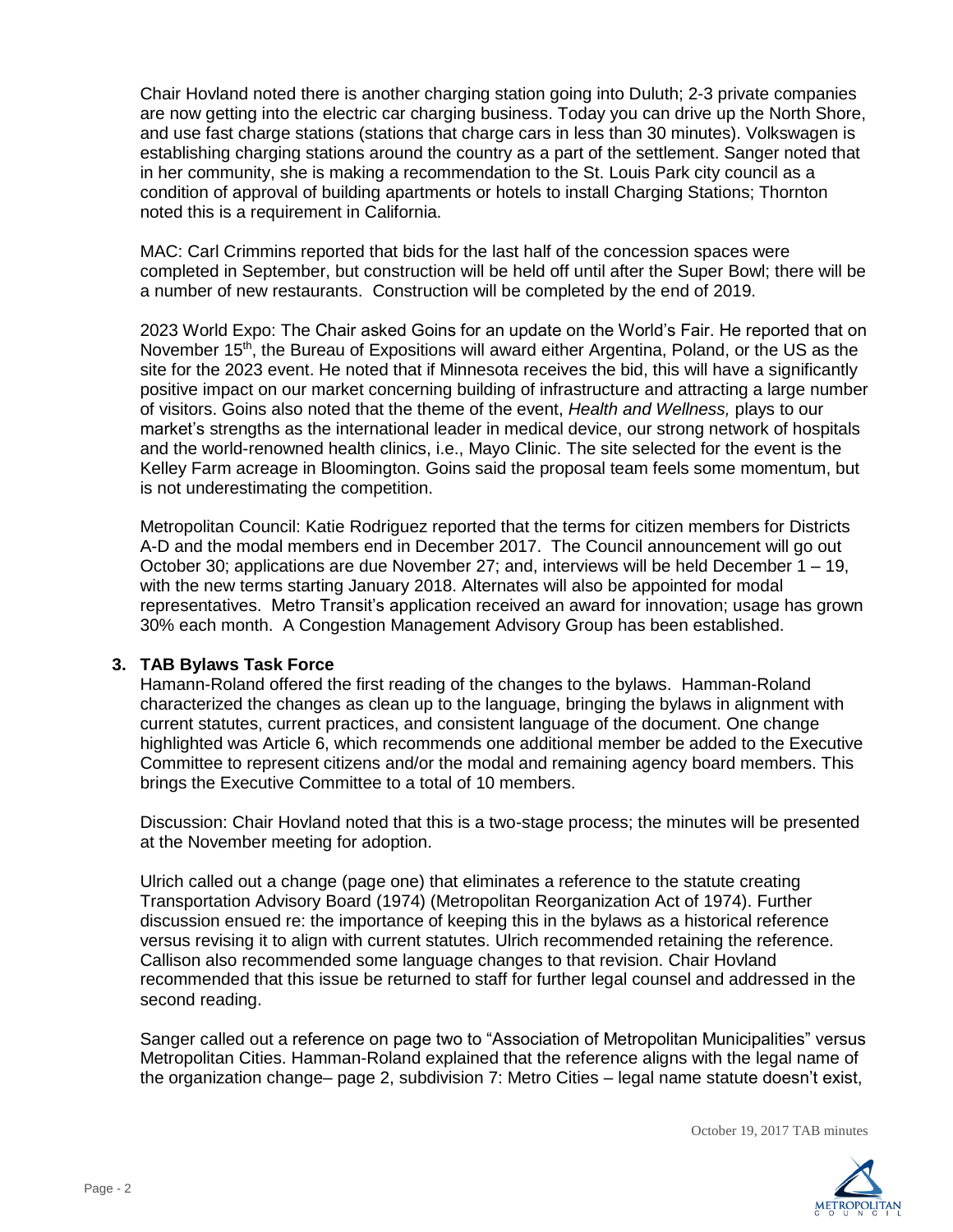that's why it is being taken out. Anderson also referred this issue to the legal staff for further advisement.

Hanson questioned the elimination of language on page 6 regarding the recognition of a quorum. Hamann-Roland noted that the change was made to align Robert's Rules of Order. Bigham explained that in the state legislature, this is "the call of the house", and it must be called out to stop the business of the day, otherwise a quorum will be assumed. The acceptance of the first reading was moved by Laufenberg; Fawley seconded. The motion passed.

## **4. Technical Advisory Committee Meeting Report**

TAC Chair Steve Albrecht reported he has nothing to add other than what is on the agenda at TAB today.

## **V. CONSENT ITEMS**

Motion by Hamann-Roland, seconded by Anderson, and carried to approve the minutes of the September 20, 2017 regular meeting of the Transportation Advisory Committee.

## **VI. ACTION ITEMS**

1. 2017-25: Streamlined TIP Amendment: I-35W and I-494 projects, MnDOT Albrecht presented one streamlined amendment, reminding members that these are not controversial and need to be included in the TIPP as they not funded with regional solicitation dollars. The requested amendment to the 2018-2021 TIP increases the cost of a traffic management system project on I-35W (SP # 8825-6134) and to amend a project on I-494 to replace a cable median barrier with a concrete median barrier (SP #2785-423).

Discussion: Anderson noted one typo on page 3, replace "fending" with the word "fencing". It was moved by Anderson, and seconded by McBride, to accept the amendment. Motion carried.

# **VII. INFORMATION AND DISCUSSTION ITEMS**

#### 1. **Regional Solicitations – Transit, Trails, Risk Assessment, Equity Measures.**

Barbeau presented final informational items on regional solicitation. Some of the issues brought up by TAB at recent meetings.

Two-to-three Lane Conversions: Clarification of whether two- to three-lane conversions are considered an expansion or reconstruction/modernization. Barbeau noted the distinction with the example of a roadway project with a single lane going in each direction and adding a turn lane is a reconstruction/ modernization project, changes being made primarily to address safety issues. It does not add through-lane capacity, but only reconstructs or modernizes. However, a two-lane expansion with two lanes in each direction, plus a third through-lane, is considered an expansion; and, eligible in the expansion category.

Discussion: Van Hattum expressed concern for pedestrians across wide, multi-lane intersections. And Sandahl questioned whether the conversion a four-lane to a three-lane and the addition of bicycle lane is a modernization as it reduces capacity of the through-lane.

Barbeau also addressed interest about whether the solicitation could address autonomous vehicles. He reported that TAC felt very strongly that this be considered in the 2020 cycle, not in 2018. Discussion ensued about the potential need to address the impact of autonomous vehicles in approving new Park & Ride facilities to ensure that they are not overbuilt.

Advancing CMSP IV Projects – Barbeau reported on feedback from TAC about how can TAB help get more projects funded. TAC agrees that reconstruction/modernization application could include CMSP projects in a measure under Regional Significance. TAC preferred not to set

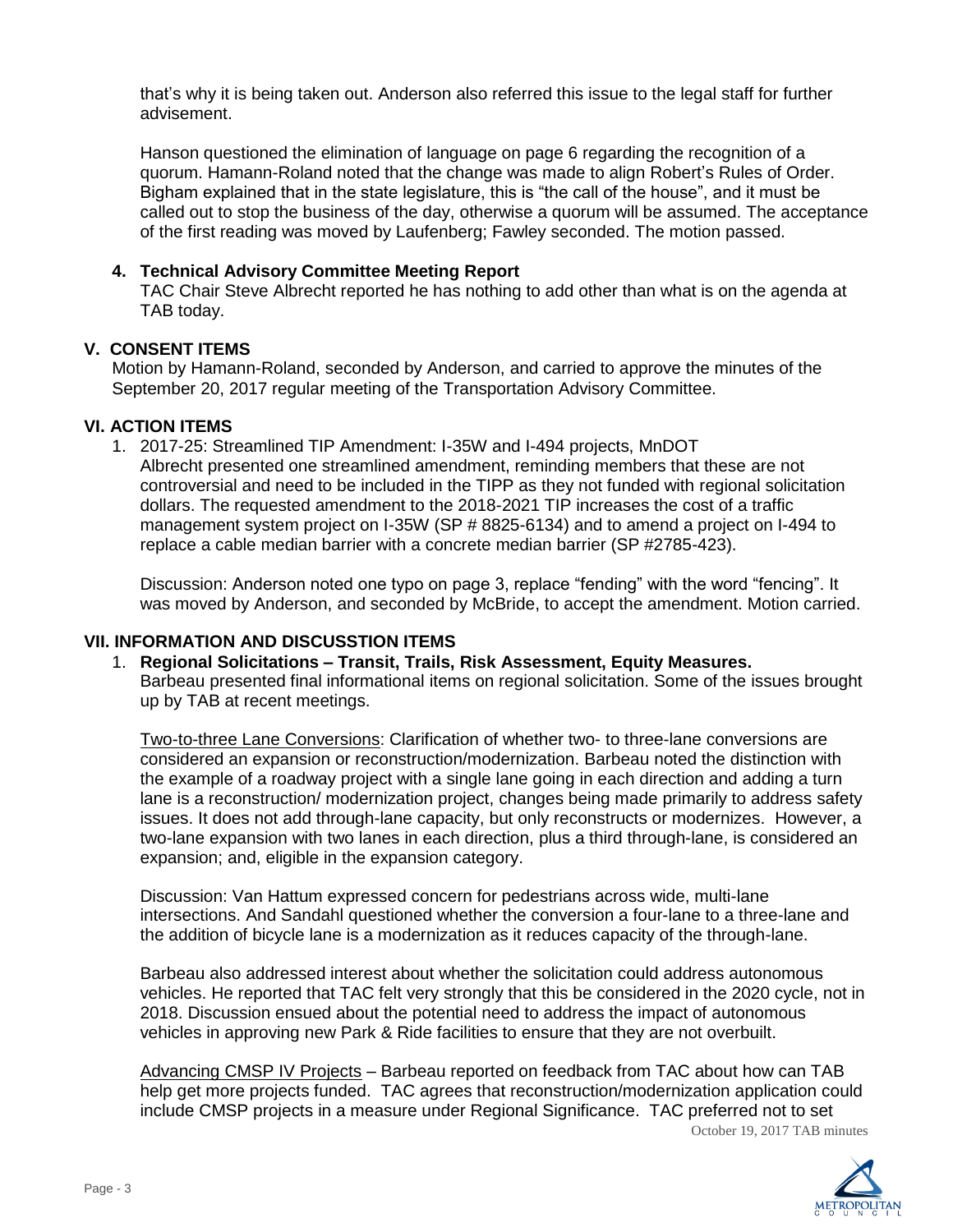aside funds from the Regional Solicitation for CMSP project due to the amount of funds setaside already.

Multiuse Trails and bicycle facilities – Barbeau reported that at the last TAC meeting TAB asked about whether clearing snow on multi-use trails should be included/considered in the application process. Discussion: Significant discussion ensued about balancing the use of resources and prioritizing the maintenance of trails; protecting snow pack on trails used for snowshoeing, snowmobiling and other winter activities; and whether trail maintenance should be a requirement or just awarded points in the application process.

A general consensus was reached by TAB that points be used to evaluate applicants in the near-term, with a consideration of making it a requirement in the future that the applicant is responsible to ensure the trails are maintained. Leave scoring in, score a range, versus 0 or 50. This issue will go back to Funding & Programming and TAC to develop the appropriate language. Barbeau will bring back recommended language to TAB next month.

Transit: Barbeau reported that there a question concerning specific geographic areas have an unfair advantage concerning expanding transit routes. Specifically, the question before TAB is whether a policy needs to be put in place to create more of a balanced approach to transit expansion?

Discussion: While there was sympathy by Committee members concerning the situation, suburban routes are getting funded, and there was no support to create a policy to balance the award of new transit routes. TAB requested information on the projects selected in the previous solicitations. Barbeau said he would bring further details on this issue next month.

An additional issue from the Transit Work Group was whether transit maintenance and support facilities/garages be removed from eligibility in the Reconstruction/Modernization application. Barbeau reported that no recommendations had been made by TAC. TAB agreed that facilities/garages should not be removed from eligibility.

TAB members felt strongly about criteria to put emphasis on faster travel times, reliability improvements, and decreasing emissions.

Risk Assessment: Barbeau reported that the Risk Assessment work group recommended focusing on four risk assessment elements in order to increase differentiation between projects and avoid a duplication of efforts to prevent redundancy. The four items include:

- Inclusion of a layout or preliminary plan
- Review of Section 106 Historic Resources
- Consolidation into a simpler scoring system for right-of-way
- Simplified scoring system on railroad involvement.

In addition, the work group also recommended adding a requirement that the applicant attach a commitment from the governing body to cover the non-federal project costs for the entire local match, if funding is not received from other sources.

Equity: Barbeau reported that the Equity Work Group would like to see a change in the equity language. They questioned how to do you achieve equity if the project is not run by the community members affected? Therefore, the work group added a community engagement measure and a measure that requires the applicant address how the negative impacts will be mitigated and improved.